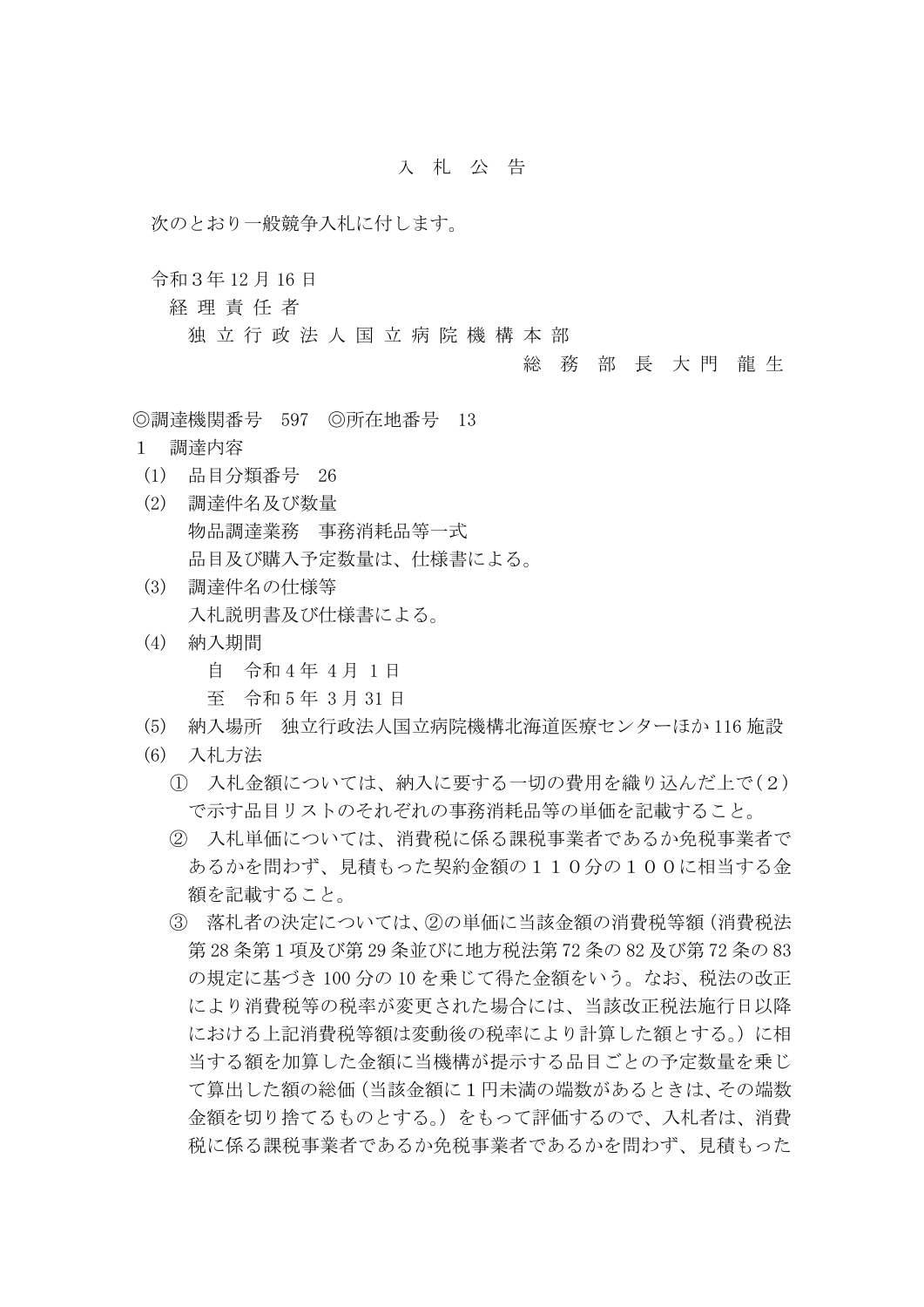契約金額の本体価格を記載すること。

- (7) その他 独立行政法人国立病院機構契約事務取扱細則(以下、契約細則と いう。)第 22 条の規定に基づき単価契約とする。
- 2 競争参加資格
	- (1) 契約細則第5条の規定に該当しない者であること。なお、未成年者、被 保佐人又は被補助人であっても、契約締結のために必要な同意を得ている ものは、同条中、特別の理由がある場合に該当する。
	- (2) 契約細則第6条の規定に該当しない者であること。
	- (3) 法人税及び消費税等の滞納がないこと。
	- (4) 厚生労働省競争参加資格(全省庁統一参加資格)における資格を有する 者であること。なお、当該競争参加資格については、令和3年3月 31 日付 号外政府調達第 60 号の官報の競争参加者の資格に関する公示の別表に掲 げる申請受付窓口において随時受け付けている。
	- (5) 労働保険、厚生年金等の適用を受けている場合、保険料等の滞納がない こと。
	- 3 入札書の提出場所等
	- (1) 入札書の提出場所、契約条項を示す場所、入札説明書及び仕様書の交付 場所及び問い合わせ先

 $-152-8621$  東京都目黒区東が丘2丁目5番 21 号 独立行政法人国立病院機構本部企画経営部 調達課 調達係 堀 耕輔

電話 03-5712-5065

- (2) 入札説明会の日時及び場所等 令和 3 年 12 月 24 日 16 時 00 分 独立行政法人国立病院機構本部(3F)会議室 31
- (3) 入札書の受領期限 令和 4 年 2 月 7 日 17 時 00 分 ※郵送(書留等、配達の記録が残る方法によること)の場合は、 当日受領期限までに必着とする。
- (4) 開札の場所 独立行政法人国立病院機構本部(3F)会議室 31
- (5) 開札の日時 令和 4 年 2 月 8 日 14 時 00 分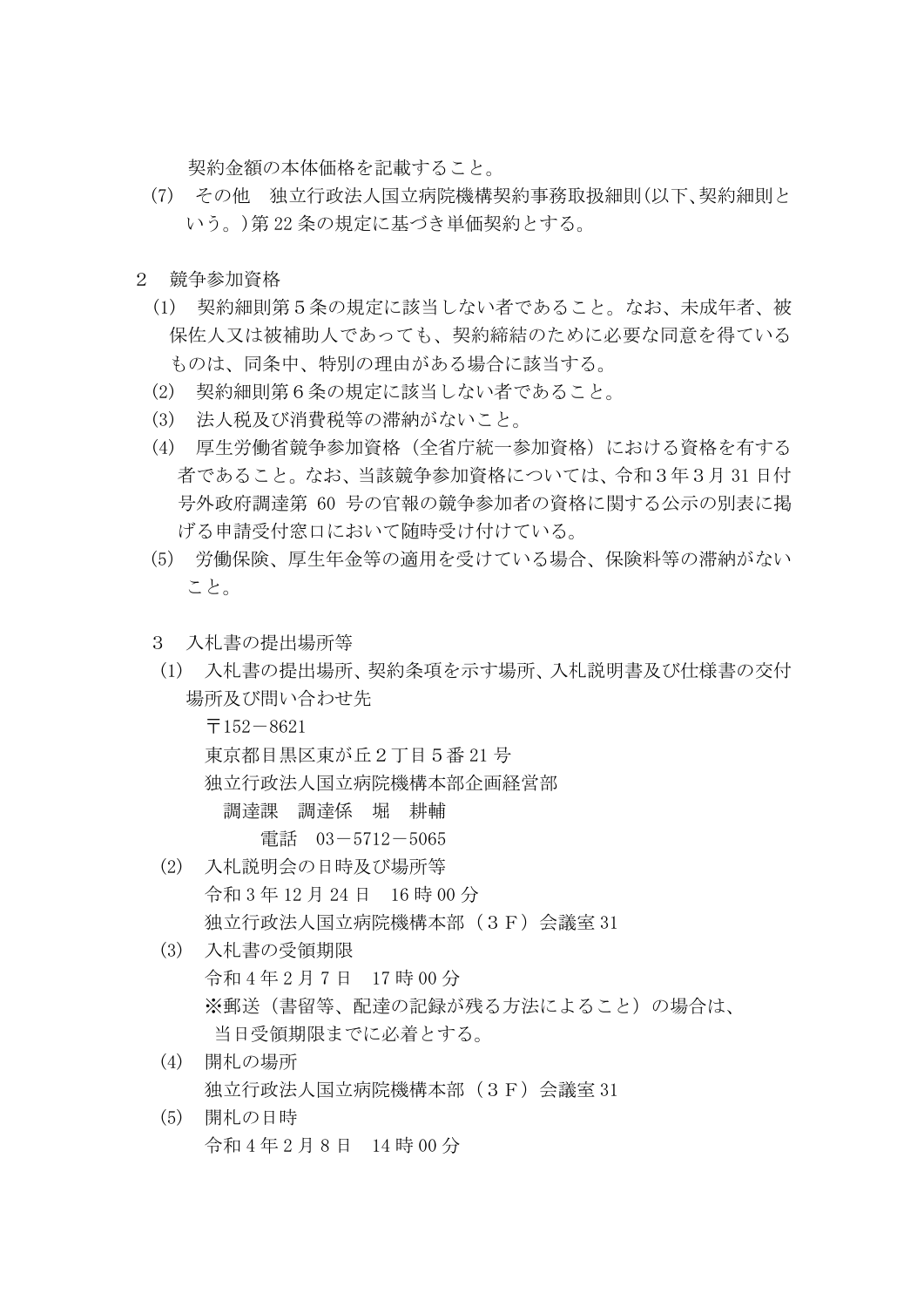- 4 その他
- (1) 契約手続において使用する言語及び通貨 日本語及び日本国通貨。
- (2) 入札保証金及び契約保証金 免除
- (3) 入札者に要求される事項 この一般競争に参加を希望する者は本公告に示した業務が履行できる ことを証明する書類を指定する期日までに提出しなければならない。 なお、入札者は、開札日の前日までの間において、経理責任者から上記 証明となるものについて説明を求められた場合はそれに応じなければな らない。
- (4) 入札の無効 本公告に示した競争参加資格のない者の提出した入札書、入札者に求め られる義務を履行しなかった者の提出した入札書は無効とする。
- (5) 契約書作成の要否 要
- (6) 落札者の決定方法

契約細則第 21 条の規定に基づいて作成された予定価格(総価)の制限 の範囲内で最低の価格をもって有効な入札を行った入札者を落札者とす る。

入札参加者又はその代理人の入札のうち予定価格の制限の範囲内であ る入札がないときは、改めて、直ちに再度の入札を行うものとする。

- (7) 詳細は入札説明書による。
- 5 Summary
- (1) Official in charge of disbursement of the procuring entity:Tatsuo Daimon, Dire-ctor, General Affairs Department, National Hospital Organization Headquar-ters
- (2) Classification of the products to be procured : 26
- (3) Nature and quantity of the products to be required :Procurement of goods, Off-ice supplies, etc.

 Purchase items and the amount are based on a list of items of the specifications

- (4) Delivery period : From April 1,2022 to March 31,2023
- (5) Delivery place: National Hospital Organization Hokkaido Medical Center and others